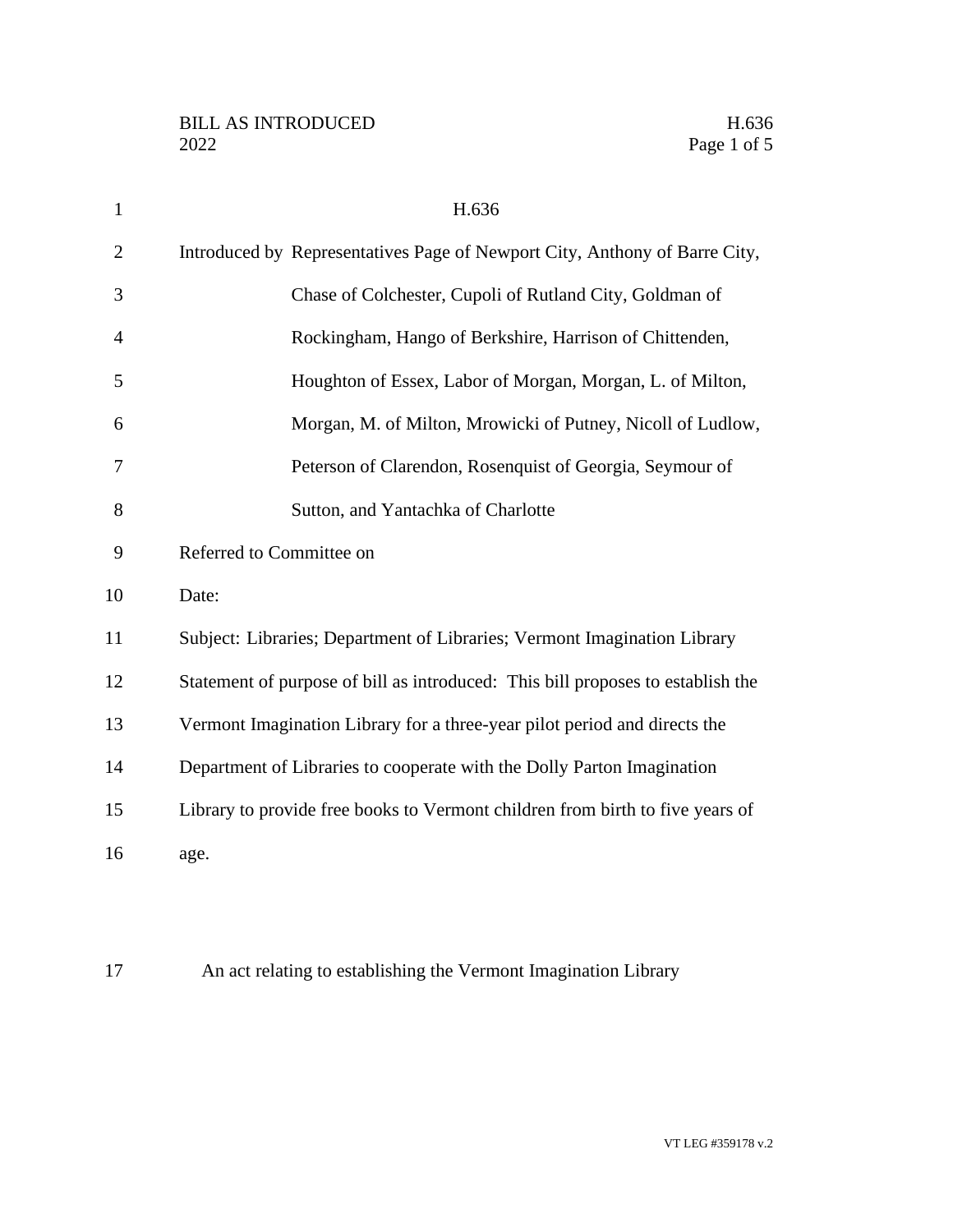## BILL AS INTRODUCED H.636<br>2022 Page 2 of 5

| $\mathbf{1}$   | It is hereby enacted by the General Assembly of the State of Vermont:            |
|----------------|----------------------------------------------------------------------------------|
| $\overline{2}$ | Sec. 1. 22 V.S.A. chapter 13 is amended to read:                                 |
| 3              | <b>CHAPTER 13. DEPARTMENT OF LIBRARIES</b>                                       |
| $\overline{4}$ | * * *                                                                            |
| 5              | Subchapter 3. Vermont Imagination Library                                        |
| 6              | § 651. VERMONT IMAGINATION LIBRARY; PILOT; CREATION                              |
| 7              | (a) Duties of Department. The Department of Libraries shall:                     |
| 8              | (1) coordinate with the Dolly Parton Imagination Library (DPIL) to               |
| 9              | ensure statewide access to the Vermont Imagination Library program;              |
| 10             | manage the daily operations of the Vermont Imagination Library                   |
| 11             | program and provide oversight of the Imagination Library Special Fund,           |
| 12             | including establishing library-based programs in each county, communicating      |
| 13             | with and coordinating any volunteers at local and school libraries, and          |
| 14             | advancing and strengthening the program to ensure enrollment growth;             |
| 15             | (3) develop, promote, and coordinate a public awareness program                  |
| 16             | to make donors aware of the opportunity to donate to the Imagination             |
| 17             | <b>Library Special Fund; and</b>                                                 |
| 18             | (4) develop, promote, and coordinate a public awareness program                  |
| 19             | to make the public aware of the opportunity to register children to receive age- |
| 20             | appropriate books on a monthly basis.                                            |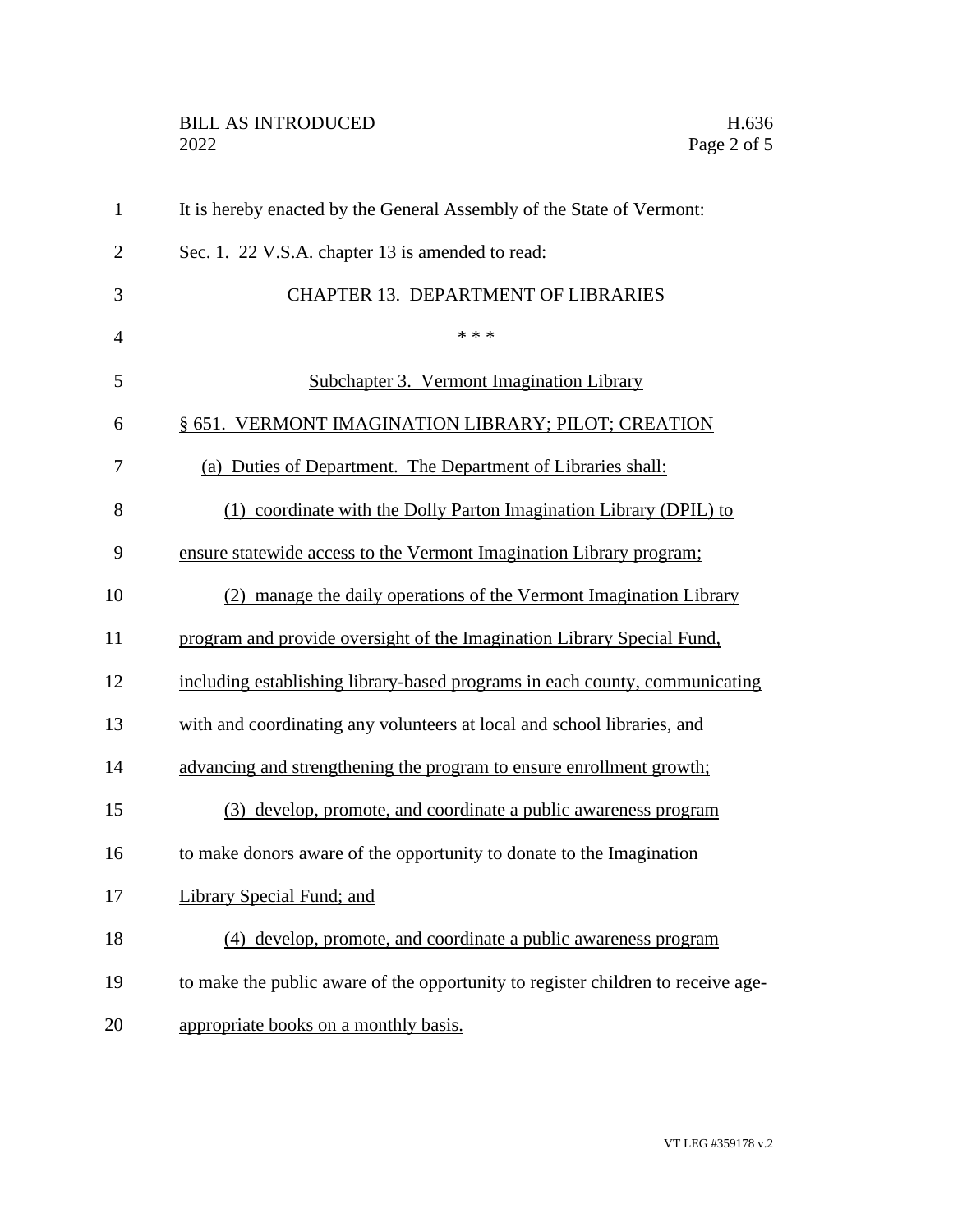| $\mathbf{1}$   | (b) Consultation with Librarian of Congress. The State Librarian may          |
|----------------|-------------------------------------------------------------------------------|
| $\overline{2}$ | consult with the Librarian of Congress concerning the establishment,          |
| 3              | implementation, and funding of the Vermont Imagination Library.               |
| $\overline{4}$ | (c) Eligibility. To receive books on a monthly basis, a child shall be under  |
| 5              | five years of age and a resident of Vermont.                                  |
| 6              | (d) Administrative costs. The Department is authorized to retain up to five   |
| 7              | percent of the funds appropriated to the Imagination Library Special Fund for |
| 8              | administrative and operating expenses related to implementation of the        |
| 9              | Vermont Imagination Library program.                                          |
| 10             | (e) Matching funds. The Vermont Imagination Library program shall be          |
| 11             | funded by 50 percent private funds and 50 percent appropriated funds. The     |
| 12             | Department shall include in its annual budget request the estimated need to   |
| 13             | fund the Vermont Imagination Library for the following fiscal year.           |
| 14             | Failure to appropriate funds. If the General Assembly does not<br>(f)         |
| 15             | appropriate funds to the Imagination Library Special Fund, the Department of  |
| 16             | Libraries shall cease to operate the Vermont Imagination Library and may      |
| 17             | rescind any agreements associated with the operation or implementation of the |
| 18             | program.                                                                      |
| 19             | (g) Reports.                                                                  |
| 20             | (1) Annual report. Annually, the Department shall report to the House         |
| 21             | and Senate Committees on Education concerning the status of implementing      |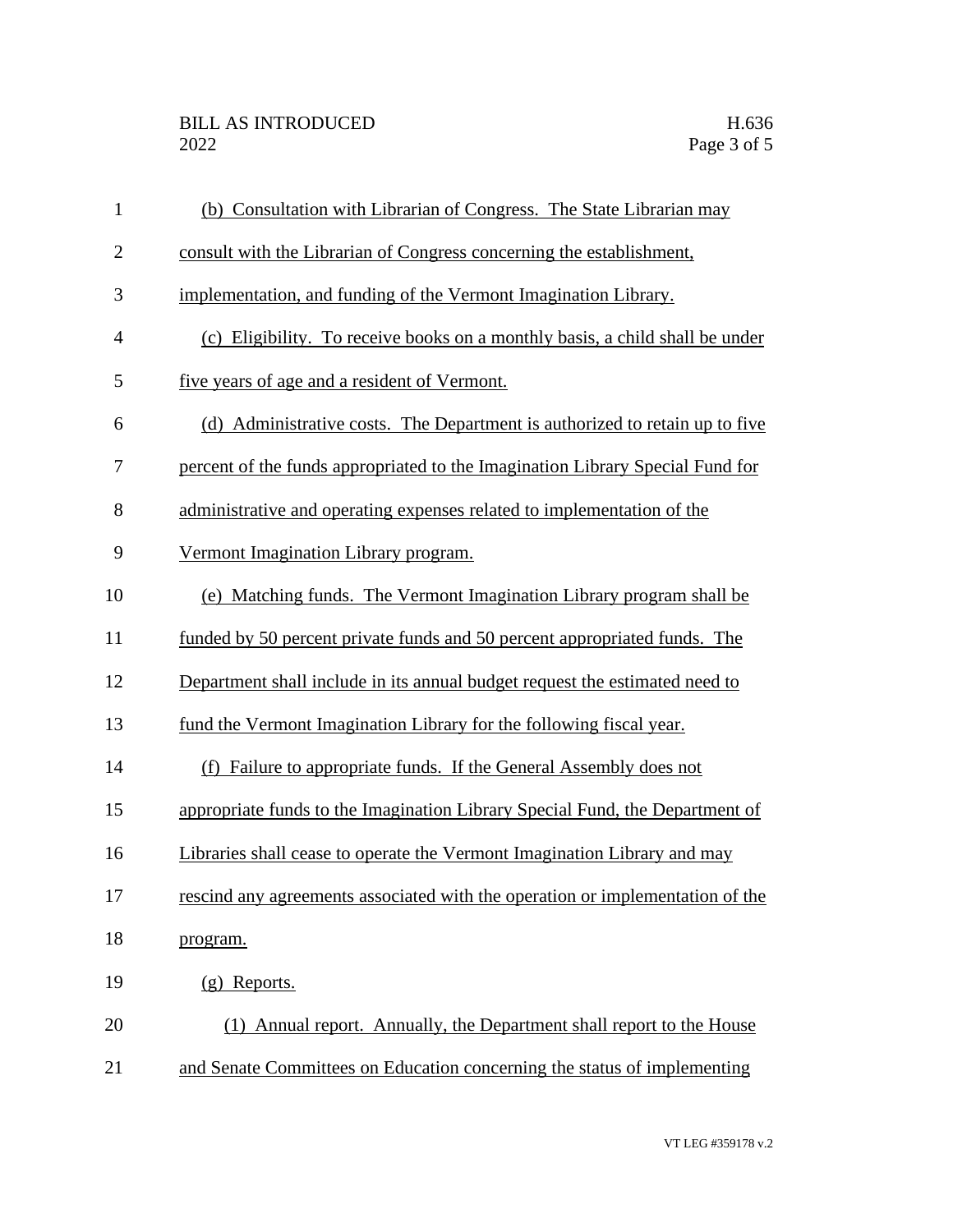| $\mathbf{1}$   | the Vermont Imagination Library. The annual report shall include data on the   |
|----------------|--------------------------------------------------------------------------------|
| $\overline{2}$ | number of children enrolled in the program, the growth of the program, and     |
| 3              | any feedback received from parents and educators.                              |
| 4              | (2) Repeal of pilot. Every three years, the Department shall include in        |
| 5              | its annual report a recommendation on whether the Vermont Imagination          |
| 6              | Library should continue to operate or be repealed.                             |
| 7              | § 652. IMAGINATION LIBRARY SPECIAL FUND                                        |
| 8              | (a) There is established the Imagination Library Special Fund, which shall     |
| 9              | be managed in accordance with 32 V.S.A. chapter 7, subchapter 5. Private       |
| 10             | funding for the Vermont Imagination Library shall be deposited and credited to |
| 11             | this Fund. This Fund shall be available to the Department to administer the    |
| 12             | Vermont Imagination Library pursuant to section 651 of this subchapter.        |
| 13             | Monies in the Fund shall be used solely for purposes of the Fund and for       |
| 14             | necessary costs incurred in administering the Fund.                            |
| 15             | (b) The State Librarian may seek and accept gifts, donations, and grants       |
| 16             | from any source, public or private, to be dedicated for deposit into the Fund. |
| 17             | Sec. 2. APPROPRIATION                                                          |
| 18             | The sum of \$100,000.00 is appropriated from the General Fund to the           |
| 19             | Imagination Library Special Fund in fiscal year 2022 for the purpose of        |
| 20             | establishing the Vermont Imagination Library.                                  |